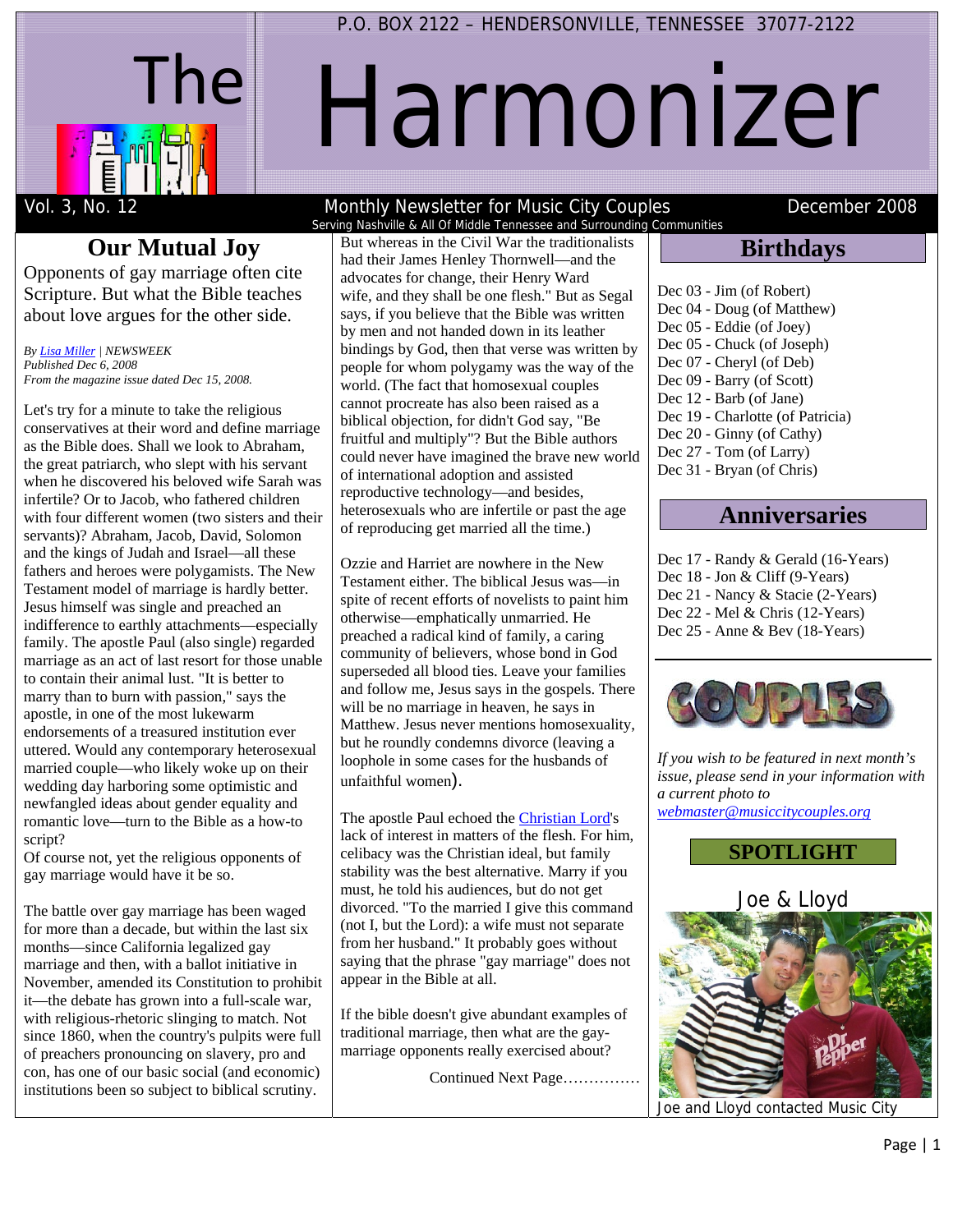Continued From Page 1………….. Well, homosexuality, of course—specifically sex between men. Sex between women has never, even in biblical times, raised as much ire. In its entry on "Homosexual Practices," the Anchor Bible Dictionary notes that nowhere in the Bible do its authors refer to sex between women, "possibly because it did not result in true physical 'union' (by male entry)." The Bible does condemn gay male sex in a handful of passages. Twice Leviticus refers to sex between men as "an abomination" (King James version), but these are throwaway lines in a peculiar text given over to codes for living in the ancient Jewish world, a text that devotes verse after verse to treatments for leprosy, cleanliness rituals for menstruating women and the correct way to sacrifice a goat—or a lamb or a turtle dove. Most of us no longer heed Leviticus on haircuts or blood sacrifices; our modern understanding of the world has surpassed its prescriptions. Why would we regard its condemnation of homosexuality with more seriousness than we regard its advice, which is far lengthier, on the best price to pay for a slave?

Paul was tough on homosexuality, though recently progressive scholars have argued that his condemnation of men who "were inflamed with lust for one another" (which he calls "a perversion") is really a critique of the worst kind of wickedness: self-delusion, violence, promiscuity and debauchery. In his book "The Arrogance of Nations," the scholar Neil Elliott argues that Paul is referring in this famous passage to the depravity of the Roman emperors, the craven habits of Nero and Caligula, a reference his audience would have grasped instantly. "Paul is not talking about what we call homosexuality at all," Elliott says. "He's talking about a certain group of people who have done everything in this list. We're not dealing with anything like gay love or gay marriage. We're talking about really, really violent people who meet their end and are judged by God." In any case, one might add, Paul argued more strenuously against divorce and at least half of the Christians in America disregard that teaching

Religious objections to gay marriage are rooted not in the Bible at all, then, but in custom and tradition (and, to talk turkey for a minute, a personal discomfort with gay sex that transcends theological argument). Common prayers and rituals reflect our common practice: the Episcopal Book of Common Prayer

## Vol. 3, No. 12 Monthly Newsletter for Music City Couples December 2008

 Serving Nashville & All Of Middle Tennessee and Surrounding Communities describes the participants in a marriage as "the man and the woman." But common practice changes—and for the better, as the Rev. Martin Luther King Jr. said, "The arc of history is long, but it bends toward justice." The Bible endorses slavery, a practice that Americans now universally consider shameful and barbaric. It recommends the death penalty for adulterers (and in Leviticus, for men who have sex with men, for that matter). It provides conceptual shelter for anti-Semites. A mature view of scriptural authority requires us, as we have in the past, to move beyond literalism. The Bible was written for a world so unlike our own, it's impossible to apply its rules, at face value, to ours.

Marriage, specifically, has evolved so as to be unrecognizable to the wives of Abraham and Jacob. Monogamy became the norm in the Christian world in the sixth century; husbands' frequent enjoyment of mistresses and prostitutes became taboo by the beginning of the 20<sup>th</sup>. (In the NEWSWEEK POLL, 55 percent of respondents said that married heterosexuals who have sex with someone other than their spouses are more morally objectionable than a gay couple in a committed sexual relationship.) By the mid-19<sup>th</sup> century, U.S. courts were siding with wives who were the victims of domestic violence, and by the 1970s most states had gotten rid of their "head and master" laws, which gave husbands the right to decide where a family would live and whether a wife would be able to take a job. Today's vision of marriage as a union of equal partners, joined in a relationship both romantic and pragmatic, is, by very recent standards, radical, says Stephanie Coontz, author of "Marriage, a History."

Religious wedding ceremonies have already changed to reflect new conceptions of marriage. Remember when we used to say "man and wife" instead of "husband and wife"? Remember when we stopped using the word "obey"? Even Miss Manners, the voice of tradition and reason, approved in 1997 of that change. "It seems," she wrote, "that dropping 'obey' was a sensible editing of a service that made assumptions about marriage that the society no longer holds."

We cannot look to the Bible as a marriage manual, but we can read it for universal truths as we struggle toward a more just future. The Bible offers inspiration and warning on the

Continued Next Page…………..

Couples in July/2007. Lloyd was able to attend our Halloween Party this year, unfortunately Joe was not able to, but we are so glad that Lloyd came by and partied with us.

Joe and Lloyd reside in Millersville, Tennessee and are very anxious to meet the rest of our friend couples.

Lloyd was born on January 27, and Joe was born July 3<sup>rd</sup>. They celebrate their Anniversary on May/13 $^{th}$ , and will be celebrating 5-years in 2009.

Lloyd also has a 'My Space' in the internet. If you want to know more about him, he says that everyone is welcome to visit.

As for Lloyd, his friends call him Earl and many other nicknames. He was born in the city of "Music", Nashville, in the great state of Tennessee. His heritage is Irish and a Southern by the grace of God. He is 26-years old, so that makes him a man of the Waters. Born on a very cold day in the year of '81'. His hometown is White House, Tennessee, and he currently resides in Millersville. He enjoys a great life in Millersville with his partner Joe and their babies, (3-dogs), Little Girl, Sadie and Kallie.

Now, a little about Joe, who was born is upstate New York, not to far from Canada.

Lloyd and Joe met, while Lloyd was living in the Great State of South Carolina in the Charleston-North Charleston area. Lloyd was working at Patric's Pub, a local bar/pub, in the West Ashley are of Charleston. A former co-worker of Lloyd's introduced Lloyd to Joe and it was love at first site.

Joe enjoys sketching and drawing, while Lloyd enjoys being outside working in their garden.

They look forward to our next Social event, and hope for more in 2009. By Larry Gold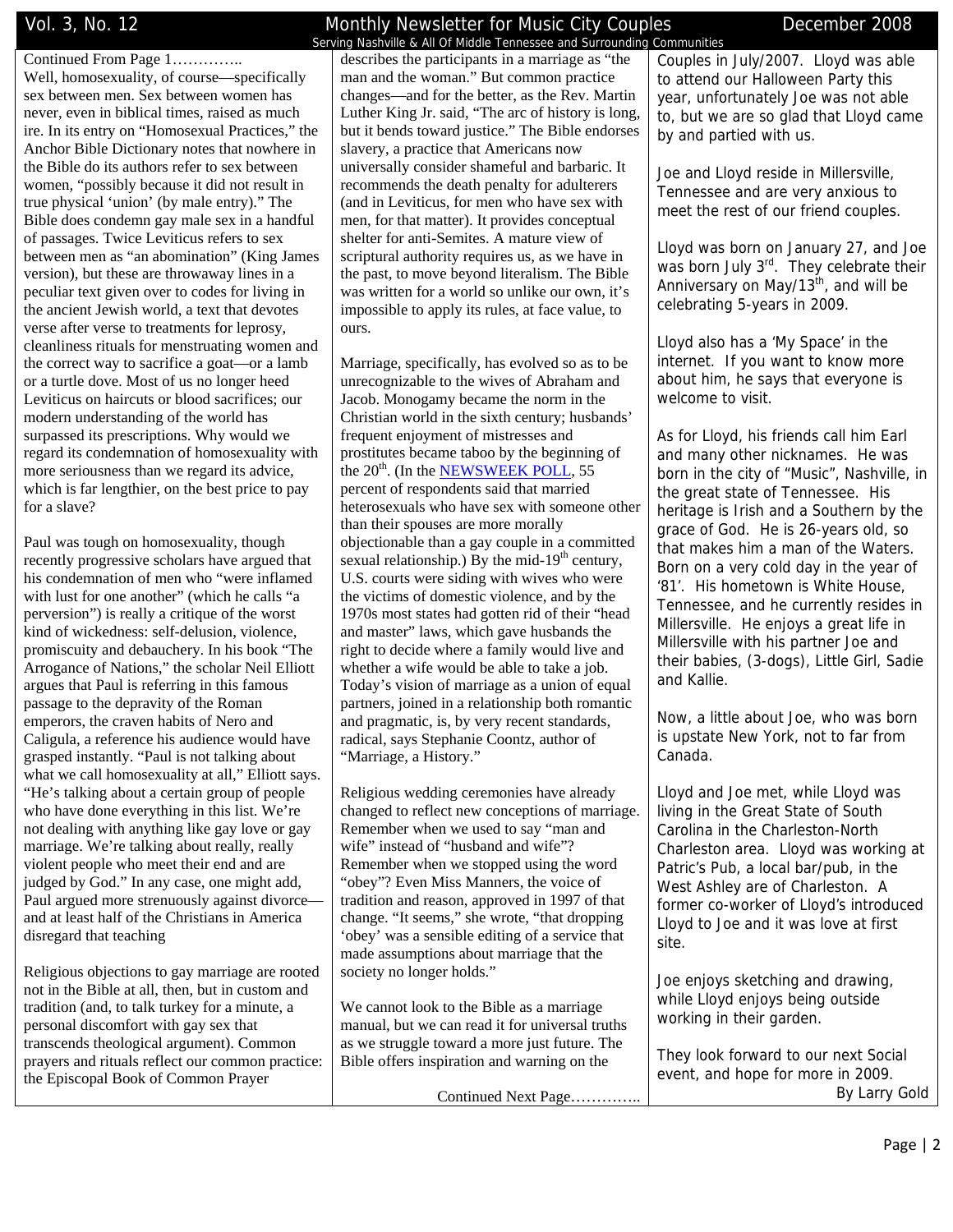Continued From Page 2………………….. subjects of love, marriage, family and community.

It speaks eloquently of the crucial role of families in a fair society and the risks we incur to ourselves and our children should we cease trying to bind ourselves together in loving pairs. Gay men like to point to the story of passionate King David and his friend Jonathan, with whom he was "one spirit" and whom he "loved as he loved himself." Conservatives say this is a story about a platonic friendship, but it is also a story about two men who stand up for each other in turbulent times, through violent war and the disapproval of a powerful parent. David rends his clothes at Jonathan's death and, in grieving, writes a song:

*grieve for you, Jonathan my brother; You were very dear to me. Your love for me was wonderful, More wonderful than that of women.*

Here, the Bible praises enduring love between men. What Jonathan and David did or did not do in privacy is perhaps best left to history and our own imaginations.

In addition to its praise of friendship and its condemnation of divorce, the Bible gives many examples of marriages that defy convention yet benefit the greater community. The Torah discouraged the ancient Hebrews from marrying outside the tribe, yet Moses himself is married to a foreigner, Zipporah. Queen Esther is married to a non-Jew and, according to legend, saves the Jewish people. Rabbi Arthur Waskow, of the Shalom Center in Philadelphia, believes that Judaism thrives through diversity and inclusion. "I don't think Judaism should or ought to want to leave any portion of the human population outside the religious process," he says. "We should not want to leave [homosexuals] outside the sacred tent." The marriage of Joseph and Mary is also unorthodox (to say the least), a case of an unconventional arrangement accepted by society for the common good. The boy needed two human parents, after all.

In the Christian story, the message of acceptance for all is codified. Jesus reaches out to everyone, especially those on the margins, and brings the whole Christian community into his embrace. The Rev. James Martin, a Jesuit priest and author, cites the story of Jesus revealing himself to the woman at the well no matter that she had five former husbands and

## Vol. 3, No. 12 **Monthly Newsletter for Music City Couples Communication** December 2008

 Serving Nashville & All Of Middle Tennessee and Surrounding Communities a current boyfriend—as evidence of Christ's allencompassing love. The great Bible scholar Walter Brueggemann, emeritus professor at Columbia Theological Seminary, quotes the apostle Paul when he looks for biblical support of gay marriage: "There is neither Greek nor Jew, slave nor free, male nor female, for you are all one in Jesus Christ." The religious argument for gay marriage, he adds, "is not generally made with reference to particular texts, but with the general conviction that the Bible is bent toward inclusiveness."

The practice of inclusion, even in defiance of social convention, the reaching out to outcasts, the emphasis on togetherness and community over and against chaos, depravity, indifference—all these biblical values argue for gay marriage. If one is for racial equality and the common nature of humanity, then the values of stability, monogamy and family necessarily follow. Terry Davis is the pastor of First Presbyterian Church in Hartford, Conn., and has been presiding over "holy unions" since 1992. "I'm against promiscuity—love ought to be expressed in committed relationships, not through casual sex, and I think the church should recognize the validity of committed same-sex relationships," he says.

Still, very few Jewish or Christian denominations do officially endorse gay marriage, even in the states where it is legal. The practice varies by region, by church or synagogue, even by cleric. More progressive denominations—the United Church of Christ, for example—have agreed to support gay marriage. Other denominations and dioceses will do "holy union" or "blessing" ceremonies, but shy away from the word "marriage" because it is politically explosive. So the frustrating, semantic question remains: should gay people be married in the same, sacramental sense that straight people are? I would argue that they should. If we are all God's children, made in his likeness and image, then to deny access to any sacrament based on sexuality is exactly the same thing as denying it based on skin color—and no serious (or even semiserious) person would argue that. People get married "for their mutual joy," explains the Rev. Chloe Breyer, executive director of the Interfaith Center in New York, quoting the Episcopal marriage ceremony. That's what religious people do: care for each other in spite of difficulty, she adds.

Continued next column…………………….

In marriage, couples grow closer to God: "Being with one another in community is how you love God. That's what marriage is about."

More basic than theology, though, is human need. We want, as Abraham did, to grow old surrounded by friends and family and to be buried at last peacefully among them. We want, as Jesus taught, to love one another for our own good—and, not to be too grandiose about it, for the good of the world. We want our children to grow up in stable homes. What happens in the bedroom, really, has nothing to do with any of this. My friend the priest James Martin says his favorite Scripture relating to the question of homosexuality is Psalm 139, a song that praises the beauty and imperfection in all of us and that glorifies God's knowledge of our most secret selves: "I praise you because I am fearfully and wonderfully made." And then he adds that in his heart he believes that if Jesus were alive today, he would reach out especially to the gays and lesbians among us, for "Jesus does not want people to be lonely and sad." Let the priest's prayer be our own.

*With Sarah Ball and Anne Underwood © 2008*



# **The Better Angels?**

President-elect Barack Obama's choice of Rick Warren to give the invocation at his inauguration puts LGBT Americans on notice: While the next four years hold unprecedented promise for our rights, we may sometimes feel forsaken.

Stay tuned for more of the story………